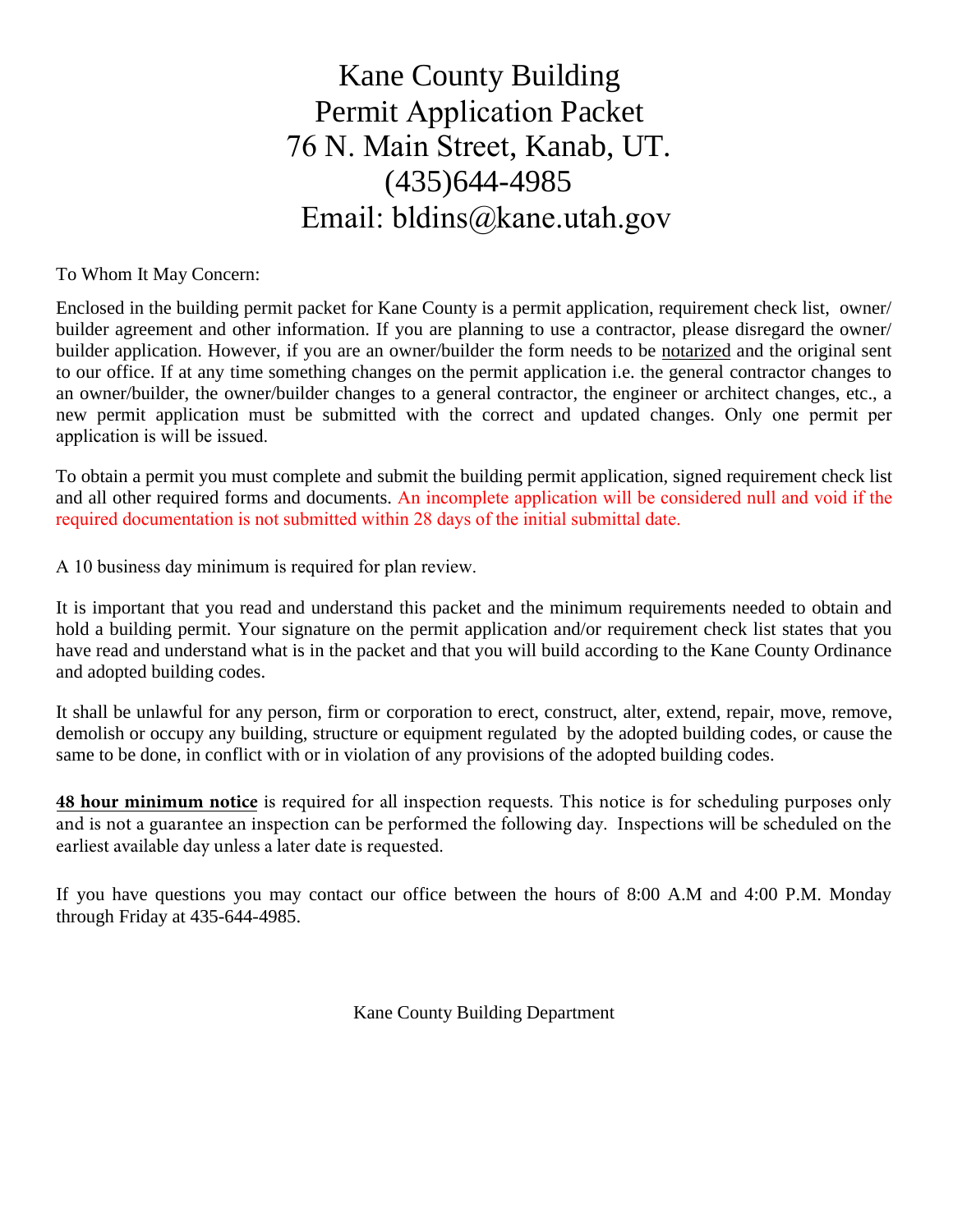#### **Requirements for Building Permit Application Kane County Building Department 435-644-4985 Kane County Land Use Authority 435-644-4966 76 North Main Street, Kanab, Utah 84741**

Prior to issuance of a building permit a completed application and required supporting documentation must be reviewed and approved by the Kane County Building Department and the Kane County Land Use Authority.

After the completed application is received, please allow 10 business days for review, approval and issuance of the building permit.

Following is a list of required documentation to be attached to the application:

| <b>Building Department</b>                                               | <b>Land Use Authority</b>                                                                            |
|--------------------------------------------------------------------------|------------------------------------------------------------------------------------------------------|
| 1. Application (Include Parcel Number)                                   | 1. Parcel properly subdivided                                                                        |
| 2. Site Plan (1 Hard Copy and 1 Electronic)                              | 2. Recorded means of access                                                                          |
| 3. Construction Drawings (1 Hard Copy and<br>1 Electronic)               | 3. Approved Water Supply<br>Well (2,000 Gal. Storage tank is also recommended)<br>Private System     |
| 4. Wildfire Mitigation Plan (WUI)<br>(Refer to page 12-13 for more info) | Public System                                                                                        |
| 5. Owner Builder Certificate (if applicable)                             | 4. Site Plan, Include easements to parcel                                                            |
| 6. Roadway Disturbance Permit<br>(Obtained From Kane County Road Dept.)  | 5. Land Use Zone                                                                                     |
| 7. Air Leakage Report (see page 6)                                       | <b>Dry Subdivision Requirements</b>                                                                  |
| 8. Soils Test                                                            | 1. Water tank                                                                                        |
| 9. Septic Permit                                                         | 2. Proof of water hauling contract, or                                                               |
| 10. Locate and Stake Property Corner Pins                                | 3. Receipt for tank, trailer and approved<br>water source                                            |
| 11. Proof of Water                                                       |                                                                                                      |
| 12. Res and/or Com check (Insulation)                                    | Detailed descriptions and additional<br>explanations of requirements are<br>included in this packet. |
|                                                                          |                                                                                                      |

MY SIGNATURE BELOW INDICATES THAT I HAVE CAREFULLY READ AND UNDERSTAND THE PERMIT PACKET AND VERIFIED THAT ALL OF THE ABOVE ITEMS HAVE BEEN INCLUDED WITH MY PERMIT APPLICATION. I HAVE CHECKED EACH ITEM OR INDICATED N/A FOR ITEMS THAT DO NOT APPLY, AND HAVE INSURED THAT MY APPLICATION AND PLANS ARE COMPLETE. I ALSO UNDERSTAND THAT IF ANY ITEMS ARE DETERMINED TO BE OMITTED OR INCOMPLETE I WILL BE REQUIRED TO CORRECT OR SUPPLY THE DOCUMENT PRIOR TO THE BUILDING PERMIT BEING APPROVED.

Signature Date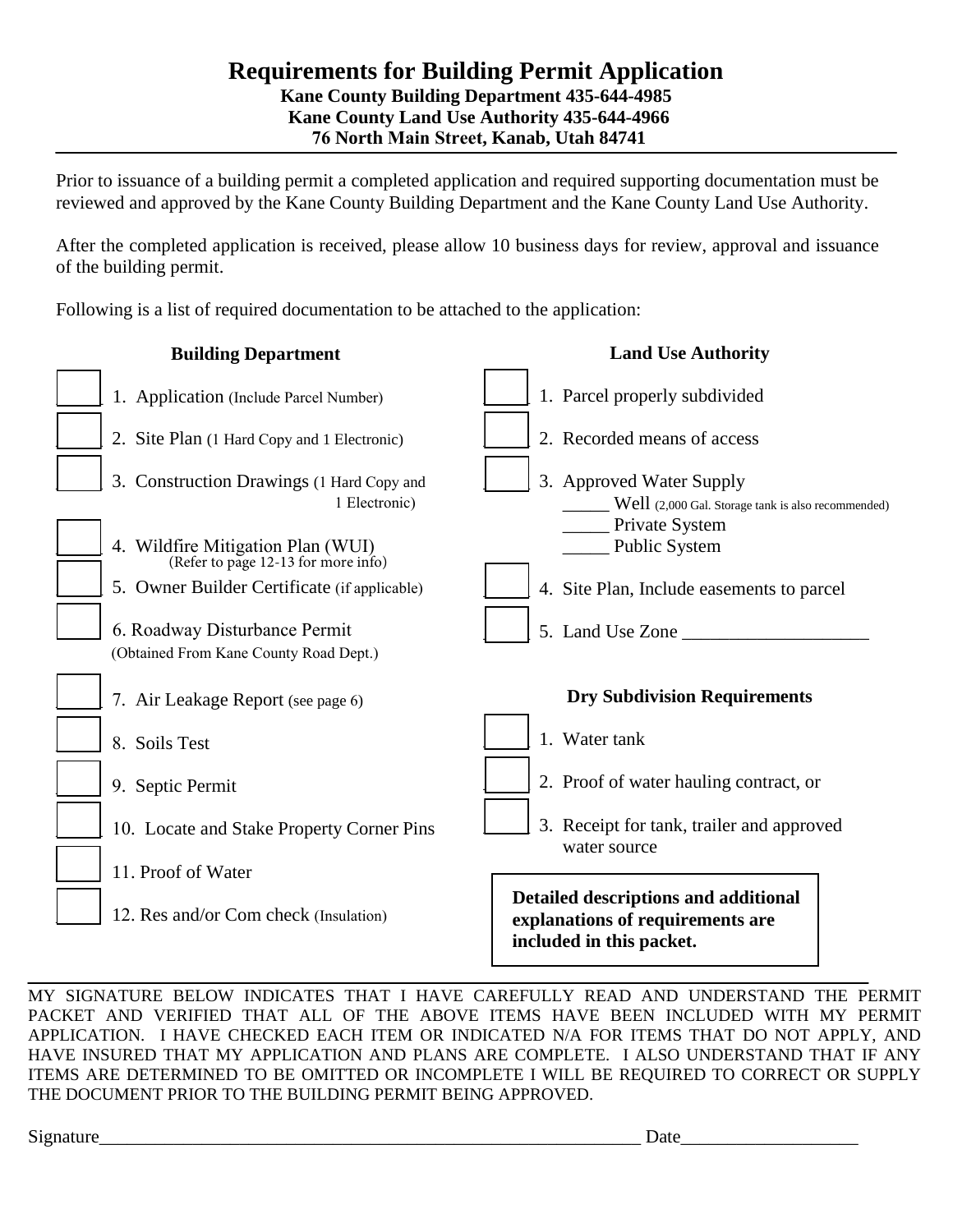## **Adopted Building Codes By Utah Law 58-56-4 and R156-56-701**

The following codes together with any amendments have been adopted by Kane County. For regulating the erection, construction, enlargement, alteration, repair, moving, removal, demolition, conversion, occupancy and use of all buildings or structures in Kane County.

| Effective May 20, 2020                               | Effective May 20, 2020                             |
|------------------------------------------------------|----------------------------------------------------|
| 2015 International Residential Code (IRC)            | 2018 International Building Code (IBC) including   |
| Appendix Q of 2018 International Residential Code    | Appendix J.                                        |
| (IRC)                                                | 2018 International Plumbing Code (IPC)             |
| Appendix J 2015 International Residential Code (IRC) | 2018 International Mechanical Code (IMC)           |
| Housing and Urban Development Code (HUD)             | 2018 International Energy Conservation Code (IECC) |
|                                                      | 2018 International Fuel Gas Code (IFGC)            |
|                                                      | 2006 Utah Wildland Urban Interface Code (UWUI)     |
|                                                      | 2020 National Electrical Code (NEC)                |
|                                                      |                                                    |

If any of the above codes reference other codes those codes shall be considered part of the requirements of that code to the prescribed extent of each such reference.

## **Building Permits will only be issued when the following criteria is met**

- 1. Submit all required applications, documents, forms and plans.
- 2. Approval of the Building Official.
- 3. Approval of the Land Use Authority.
- 4. Septic system approved by the Southwest Utah Health Department.
- 5. Water system approved by the Utah State Water Engineer.
- 6. Legal access to the property where the easement is specifically reserved and does not go through private property unless an easement is specifically reserved.
- 7. Proof of ownership, either a recorded deed or contract.
- 8. Soils test and compaction test performed by a qualified engineer with recommendations, follow up inspection and notice of compliance with recommendations. This must be completed and the report received before or during the footing inspection. There are two geotechnical data and compliance forms in the packet that must be used and submitted along with the qualified engineer's report. Any new commercial, residential and anything attached to them is required to have these test performed and supplied. However, not every project requires a soil and compaction test, if you have any questions or concerns on your project contact our office.
- 9. Manufactured homes brought into the county must be rated for the area to insure it will meet the current energy provisions outlined in code. They must be in compliance with Utah State Code and the Kane County Ordinance.

### **Details for the Requirement Check List**

#### **Building Department**

- A. **Completed Permit Application.** This must include name, address, telephone number of the owner, builder/contractor, engineer, architect, etc.
- B. **Plot/Site Plan (One hard copy and one electronic).**
	- 1. Scale of plan, and direction of north point.
	- 2. Lot lines, setbacks, adjacent streets, roads and rights-of-ways.
	- 3. Location of all existing structures on subject property and adjoining properties, with utility lines, poles, septic tank and field, etc., fully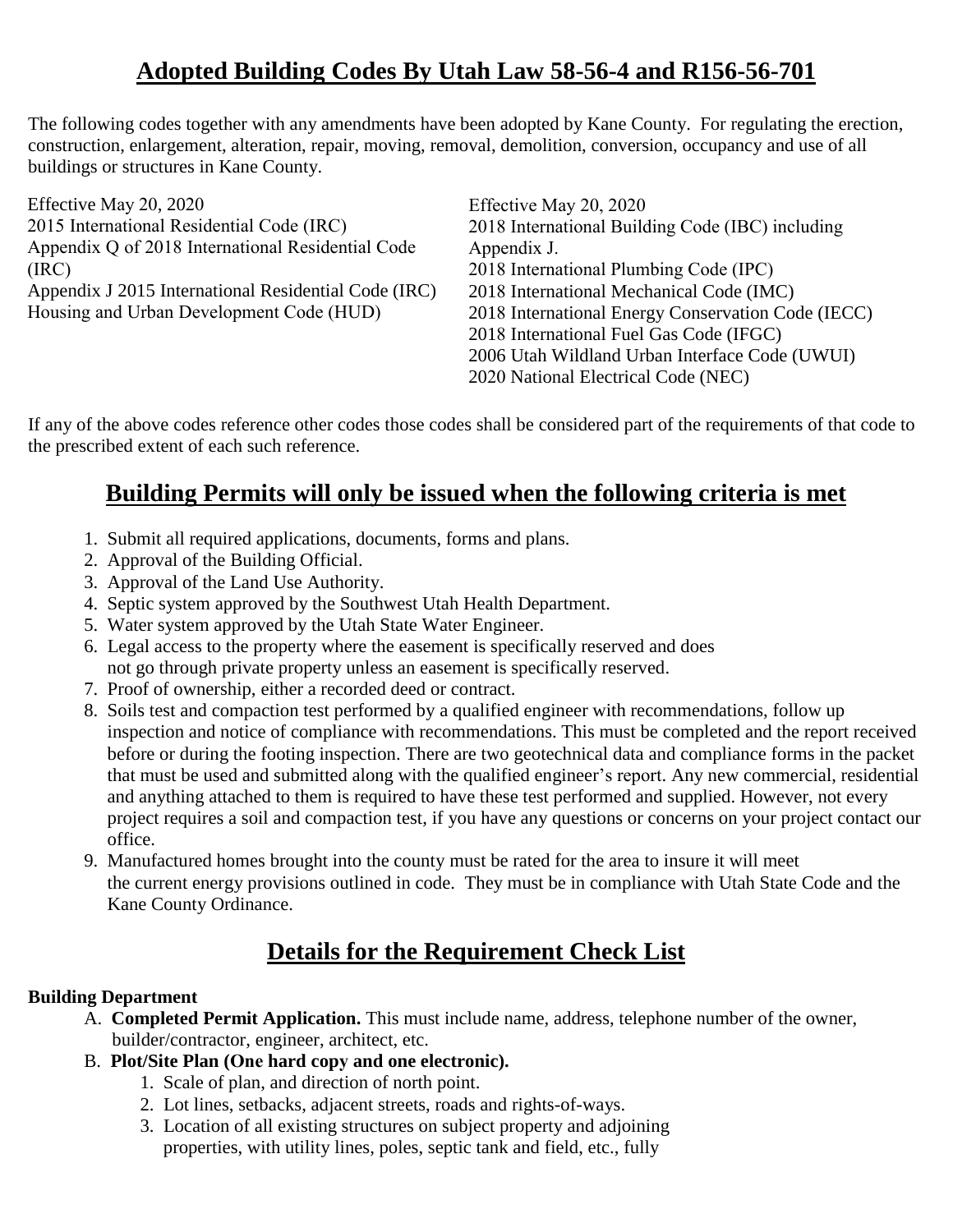dimensioned.

- 4. Location of proposed construction and improvements, with location and dimension of all signs.
- 5. Necessary explanatory notes.
- C. **Construction Plans (One hard copy and one electronic).** Depending on the use, location, size, shape, and building official's discretion these plans may be required to be designed and stamped by a licensed engineer. If you have any concerns or question regarding engineering contact our office.
	- 1. Footings Detail
	- 2. Foundation with structural detail schedule and elevations.
	- 3. Floor plans, with room size and partitions, cross section
	- 4. Referenced to use of insulation system proposed R-49 minimum on all ceilings, R-20 in exterior walls, R-30 in floors, R-13 in basements and R10 perimeter of slab on grade

Values increase with elevation.

- 5. Roof details
- 6. Electrical, plumbing, mechanical, and gas.
- 6. Shear walls with tie downs
- 8. Porch, entry, stairs, etc., details where they occur referenced from floor, foundation and plat plans. Show sizes and justify specified snow load.
- 9. Material schedules, general notes
- 10. Any other detail that needs to be included.
- E. **Wildland Urban Interface (WUI) Plan.** More information and general requirements will be discussed further in the packet. WUI roads and driveways must be designed to the Wildland Urban Interface Code. Roads need to be a minimum of 20 feet in width. Driveways need to be a minimum of 12 feet in width and if in excess of 200 ft turnouts must be provided. Both roads and drive ways in excess of 150 feet must be provided with a turnaround. Both shall not exceed a 12 percent grade.
- F. **Owner/Builder Certificate.** This was explained on the first page.
- G. **Air Leakage Report.** This form needs to be completed and submitted with your application for permit.
- H. **Septic Permit.** Clearance from the Health Department for septic system prior to issuance of permit. Please include a copy of septic system permit. Phone numbers and address will be provided at the end of the packet.
- I. **Locate and Stake Property Corner Pins.** All property corners must be visibly marked so we can check the set back requirements. If the corner pins cannot be found or they don't appear to be correct the owner must have the property surveyed.
- J. **Proof of Water.** This will coincide with the Land Use Authority's requirement.
- K. **Res and/or Com Check (two copies).** This report must be provided to insure the property meets or exceeds the energy provisions outlined in code.

#### **Land Use Authority**

- A. **Parcel Properly Subdivided.** To be reviewed by the Land Use Authority Administrator for subdivision compliance.
- B. **Recorded Means of Access minimum 28 ft.** Parcels outside of subdivisions need to furnish recorded proof of an easement or right of way to the property that meets the minimum standards.
- C. **Approved Water Supply.** Well must be drilled and functional prior to issuance of a building permit. A 2,000 gallon storage tank is also recommended.
- D. **Site Plan.** See building departments description above.
- E. **Land Use Zone.** Call the Land Use Authority Administrator if you are unsure of your zoning.
- F. **Dry Subdivisions Requirements.** See the Land Use Ordinance for additional information.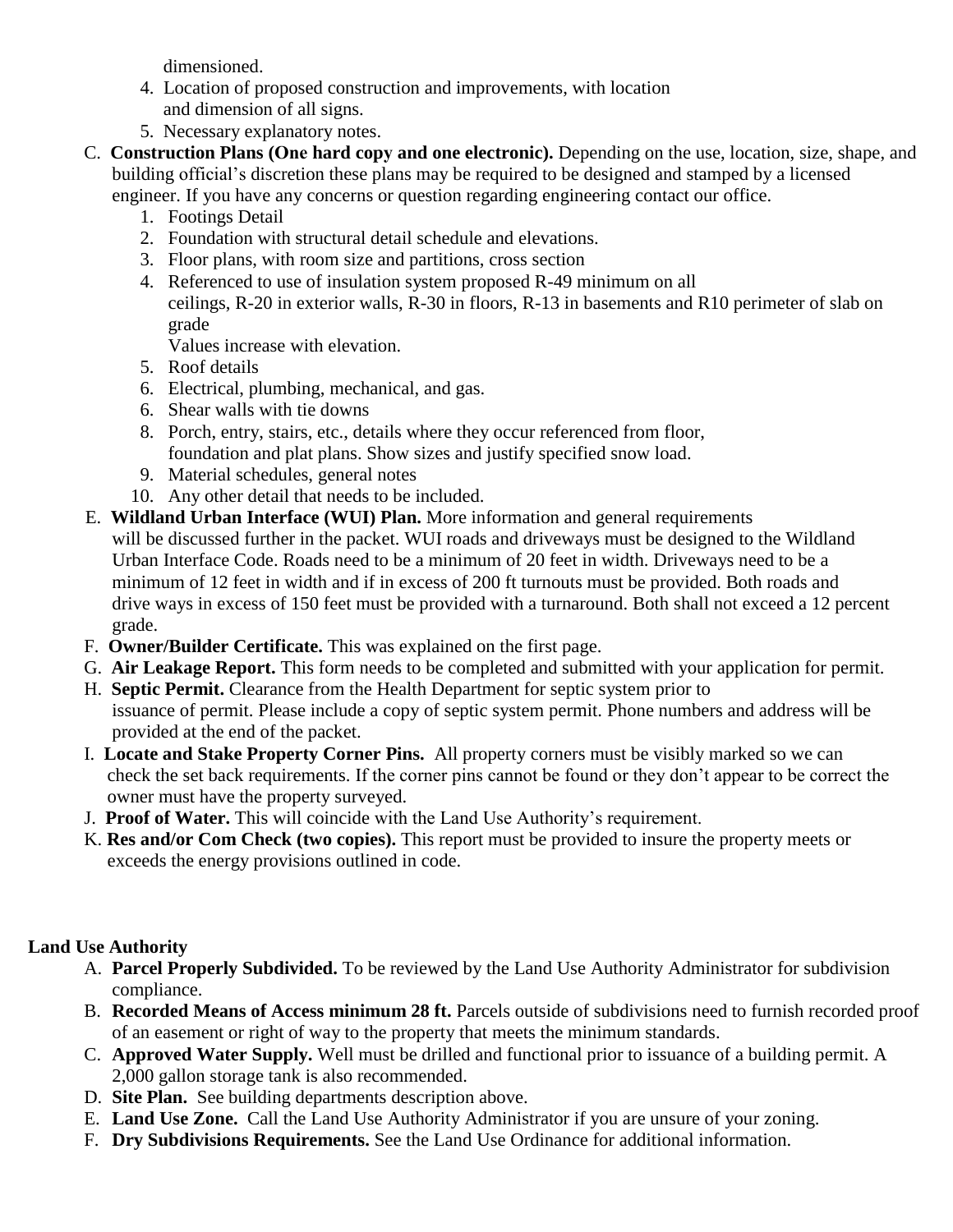Building permits are required for any type of building in Kane County. No building or structure regulated by Kane County Ordinance and any of the current adopted building codes shall be erected, constructed, enlarged, altered, repaired, moved, improved, removed, converted, or demolished unless a separate permit for each building has first been obtained from the building official. **Any excavation of county right of way or county roads requires a permit available through the Kane County Road Department.**

If work is not started on a structure or building within 180 days from the issuance of a permit or such work is suspended or abandoned for a period of 180 days, the permit shall become invalid. If work is not performed within the 180 day period you may extend the permit for a fifteen dollar fee before the permit expires. The extension shall be requested in writing and justifiable cause demonstrated. If you let the permit expire all work must stop until you either renew the permit for a one hundred dollar fee, within 30 days of it expiring, or obtain a new permit. If you fail to do so a "Notice of Non-Compliance" will be filled with the Kane County Recorder, stating we were unable to verify code compliance, and the matter will be turned over to the office of the Kane County Attorney for further action. A "Notice of Non-Compliance" can have a negative impact on, but not limited to, insurance claims, property resale and property financing. If you let the permit expire and obtain a new one you will at that time have to follow any and all new changes to the Kane County Ordinance and adopted building codes.

### **Building Inspections**

**24 hour minimum notice is required for all inspection requests.** This notice is for scheduling purposes only and is not a guarantee an inspection can be performed the following day. Inspections will be scheduled on the earliest available day on a first come basis, unless a later date is requested. We make every effort to schedule inspections for the following day; however, this will not always be the case. After the inspection is completed, if work **is not** marked "Approved" on the inspection form, make the corrections noted in the remarks section of the form and call for another inspection before continuing work. It is fairly common for builders to order cement and then call for an inspection. **We DO NOT recommend this practice.** Often the building inspector is booked and cannot make an inspection before the cement is due to arrive. If this happens the builder will be expected to cancel his order for cement. Pouring cement without an inspection will not be allowed. We recommend waiting until the inspection has been completed and approved before ordering cement.

#### **Required Inspections & Information**

- 1. **Footing & Set Back**. Inspect footing reinforcement before pouring concrete footings. When this inspection is performed, the property set-backs are checked to make sure all zoning property set-backs are correct.
- 2. **Foundation.** Inspect the foundation wall reinforcement before pouring concrete walls. We will inspect the foundation later for a damp proof coating.
- 3. **Underground Plumbing.** Inspect the underground plumbing before it is covered and the floor is poured.
- 4. **Shear Wall & Sheeting.** Inspect the shear wall and sheeting before they are covered by any house wrap or other material.
- 5. **4-Way.** Inspect the framing, rough plumbing, rough electrical, rough mechanical and rough gas.
- 6. **Insulation.** Inspect all insulation before it is covered by sheetrock or any other material.
- 7. **Drywall/Wallboard.** Inspect rough drywall before taping and applying drywall mud.
- 8. **Meter Base.** (if applicable)
- 9. **Lath.** (if applicable)
- 10. **Vapor Barrier/House Wrap.** Inspect vapor barrier/house wrap on exterior before applying siding or other finishes.
- 11. **Lag.** Inspect lag both roof and wall for manufactured homes.
- 12. **Jacks & Tie Downs.** Inspect tie downs and jacks on manufactured homes.
- 13. **WUI Final.** Inspect for Wildland Urban Interface compliance.
- 14. **Final Inspection.**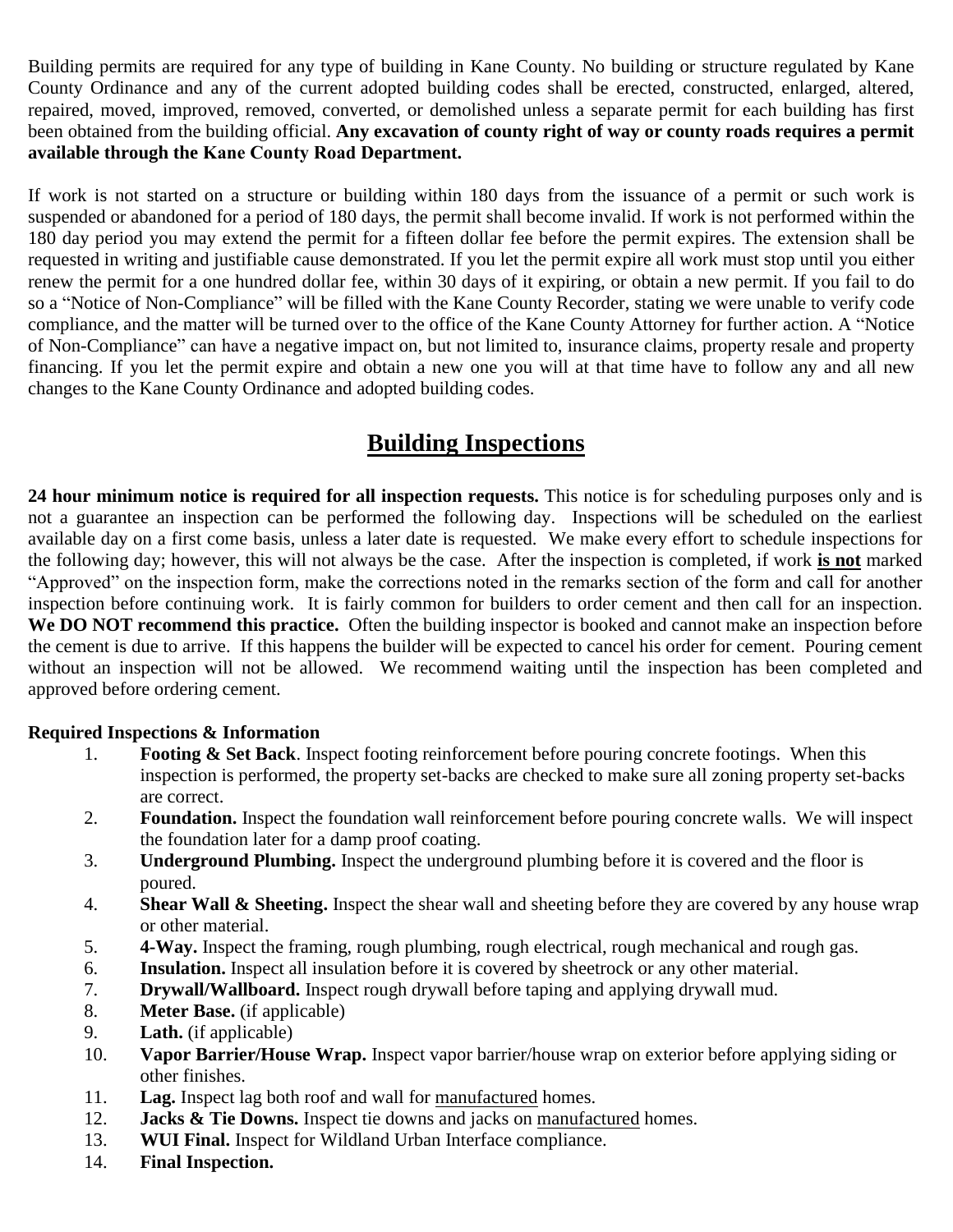#### **General Inspection Rules:**

• DO NOT cover up any required inspections until approved by the building official. Approval is granted after calling for and passing an inspection. Failure to do so will result in removal of coverings, or complete condemnation and abatement of work.

• All inspection tests are required. (Electrical, plumbing, mechanical, etc.)

• NO building can be occupied until a final inspection is passed and a certificate of occupancy is granted or a temporary occupancy permit is issued.

• All inspection cards, plans and manufacture's information and instructions must be on the job site during inspections.

• A permit allots a certain number of inspections. These include, but are not limited to, the required inspections and one re-inspect for each required inspection. The scope of the work will be the main determining factor when figuring the number of allotted inspections. If at any time during the project you exceed this allotted number of inspections you will be charged for each additional inspection until the project is completed.

## **Utah Wildland Urban Interface (WUI) General Information**

#### **Wildfire Mitigation Plan**

An acceptable Wildfire Mitigation Plan consists of two parts: 1) a site plan, showing the location and extent of structures and other improvements, the defensible space management zones around the structures, the driveway access for emergency vehicles, emergency water supply for fire fighting, and the locations of other specific natural and human created features; and 2) a narrative that describes in detail these same features. These considerations must be addressed along with all of the other considerations brought into the Site Plan Review process, such as tree preservation and revegetation. All wildfire mitigation conditions will be in addition to any applicable building code requirements.

#### **Site Location**

Describe the location that has been chosen for the structure(s) with respect to the natural characteristics and conditions of the property. Include the following information:

- 1. Property location and access (public or private road).
- 2. Position of existing and/or proposed structure(s).
- 3. Lot size (acreage), slope (%), aspect (N, E, S, W), and elevation (feet).
- 4. Dangerous topographic features, such as valleys, saddles, steep slopes, and ridges.
- 5. Barriers to fire spread that could serve as a fuel break, such as major roads, rock outcroppings, bodies of water, riparian corridors, aspen stands.
- 6. Over story and under story vegetation types, densities, and conditions.
- 7. Percent ground cover: live vegetation, duff and dead wood, rock and soil.
- 8. Presence /absence of insect and/or disease infestations.

#### **Construction Design and Materials**

Show that the construction design and building materials selected will minimize the potential for the structure(s) to be ignited by a wildfire and will provide the best chance of defending the structure(s) from a wildfire. Include information on the:

- 1. Size and shape of the structure(s); orientation (north-south, east-west)
- 2. Size and construction of exterior features such as decks, balconies, and exterior stairs
- 3. Location of utilities (power and telephone; above or below ground), propane tanks (distance from structure and elevation), wells, leach fields, water storage tanks, etc.

#### **Threat Reduction Zones**

Describe how wildfire mitigation steps are being addressed in the various zones:

**Access Zone:** Information required includes:

- 1. Address: Should be readily visible from the street.
- 2. Road width and grade: Homes should be serviced by all weather access roads a minimum of 20 feet wide and all weather driveways at least 12 feet wide.